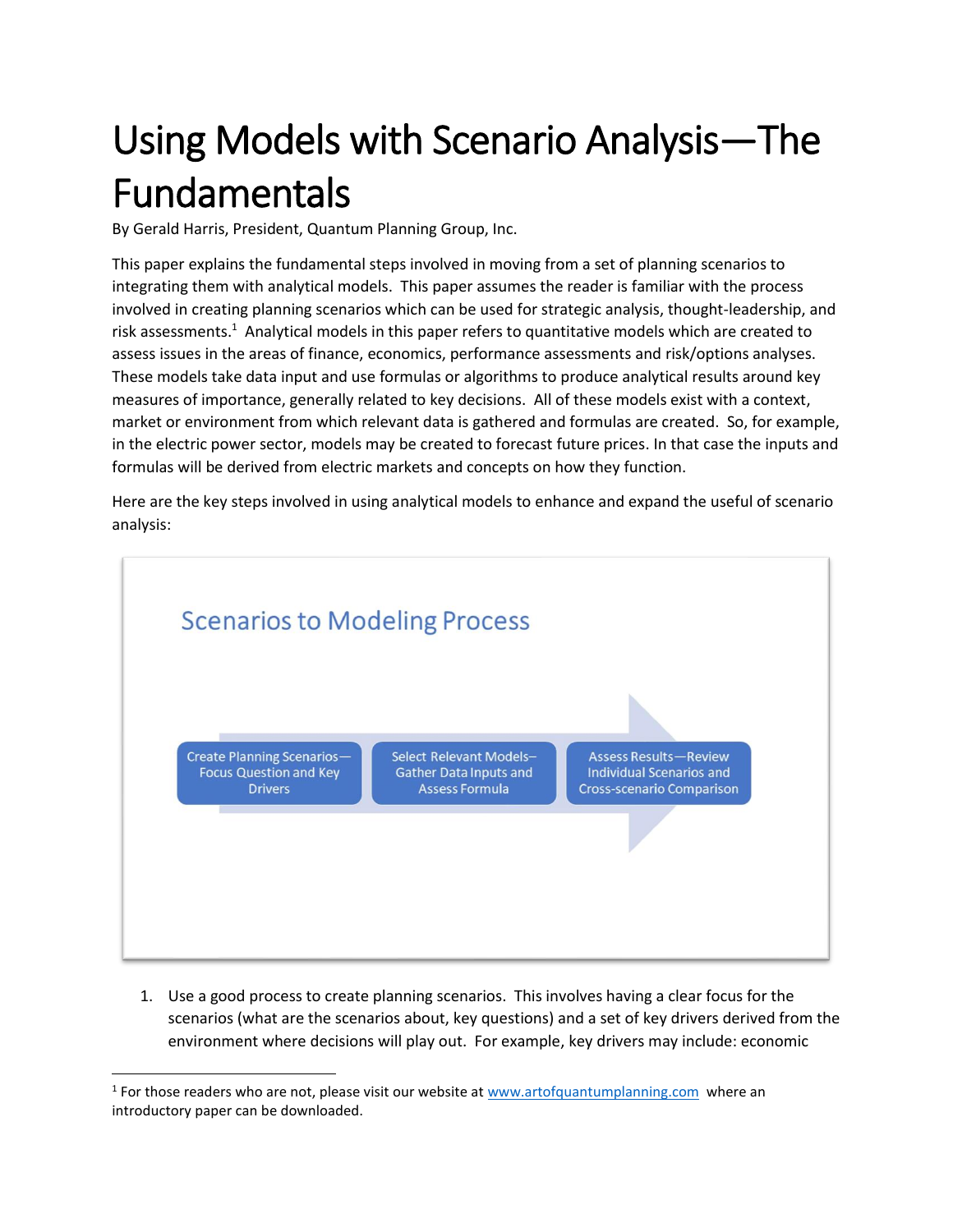factors (interest rates, fuel prices, GDP growth, sales of key products); technological change (rates of cost reductions driven by innovation); product sales; regulatory changes (especially those that impact costs or market access); shifts in the natural environment (climate changes impacts), and more. Some level of research is generally useful in establishing those key drivers. But a good scenario process should iron all of this out.

- 2. The key step above is important because it provides some key "connective tissue" to the modeling. The logical arguments in the scenarios and the key drivers are connected to the models in terms of: (a) indicating which models might be most useful (are they assessing issues of importance in the scenarios); (b)the selection of key data inputs into those models (are they connected to the key drivers and how they vary in each scenario); and (c) the formulas and algorithms in the model (do they reflect the logic and trends in the scenario narratives).
- 3. The selection of models is often tied to which ones are actually available within or to an organization. Very seldom are models created from scratch in this process (this can be timeconsuming and subject to distractions and spending time and resources which are just not available). In the real-world compromises are made and existing models are used. This is not necessarily bad because often existing models are already focused on key issues of concern to the organization. In this light the use of the models when paired with scenarios might demand "tweaking" inputs and formulas in the existing models. The analyst or decisionmaker at this point has to decide whether using the models will provide "good enough" results and insights to help decision makers or inform strategy or other important analyses.
- 4. Once the key models are chosen the next step is to find data inputs to run the models which are reflective of the conditions in the various scenarios. So, for example, if the fuel price shifts are important, then data with forecast of fuel prices consistent with the scenarios have to be found or created. If the scenarios suggest different levels of technological innovation, then variations in S-curve growth projections consistent with each scenario will be needed. The essential work here is determining which variables in the models the analyst wants to change in order to be consistent with the scenario narrative and arguments. Once those variables are chosen and the data collected and verified the models can be run *for each scenario*. The time frames of the models should match those of the scenarios. Sometimes a shift in the formulas underlying a portion of the model might need to be changed as well. If this is not too much work and will not "break the model" this should be done. An example of this may be that a particular market factor may be a contributor of a price forecasts. If that factor falls away in the scenario, then it might be removed from how the forecast data is created.
- 5. Once the models have been run consistent with the scenarios, the next steps involve assessing individual scenario modeling results (what do the models indicate about developments in a particular scenario); and then a comparative analysis of the results across the various scenarios. Assessing results within a particular scenario might be useful especially if that scenario is a preferred future. Seeing how various factors play out in the future can be informative. However, a scenario that may not be preferrable can also show and highlight important issues, risk and opportunities. The comparative assessment across the scenarios is best done by finding important data outputs and results and showing how they vary from one scenario to the next. Explaining why those differences occur is the key. So, for example, if sales of key products vary widely from one scenario to another, it is important to explain why.